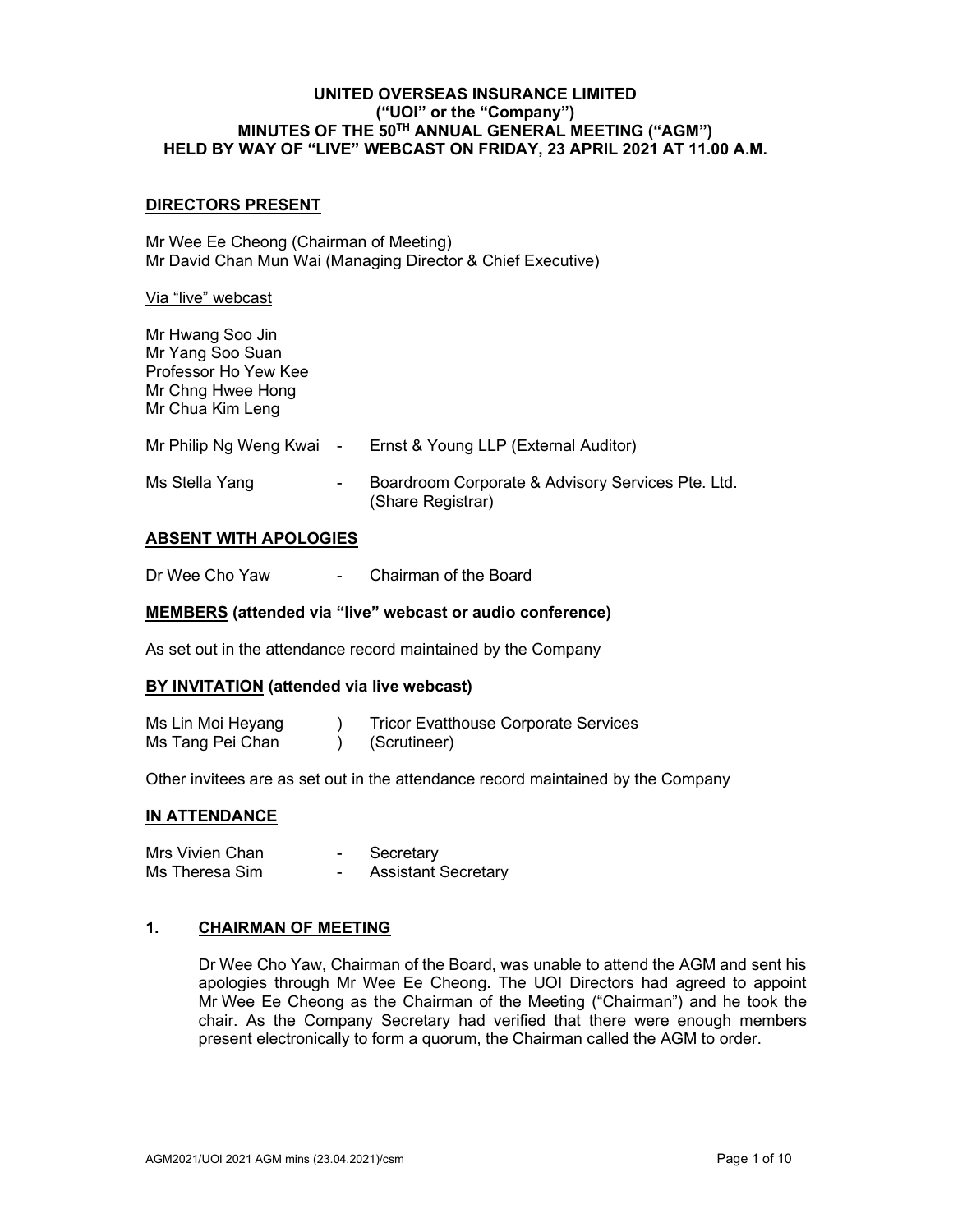## 2. NOTICE OF MEETING

- 2.1 The Notice of AGM published on 1 April 2021 on the SGX and Company websites was taken as read. The Chairman introduced the Directors who were present electronically at the AGM.
- 2.2 The Company had invited members to submit questions and cast their votes in advance of the AGM. The Company's response to questions received were published on 19 April 2021.

### 3. PRESENTATION BY MANAGING DIRECTOR

- 3.1 The Chairman invited Mr David Chan Mun Wai, the Managing Director and Chief Executive, to make a short presentation.
- 3.2 Mr Chan presented to members the Company's performance in FY2020, the Management's views on the business outlook and an update on the retro-fitting of 146 Robinson Road, the building that was bought in FY2020 to be used as the Company's head office. He highlighted the following in his presentation:

#### FY2020 Financial Highlights

- (a) Although FY2020 was a challenging year for business due to the global coronavirus pandemic, the Company continued to make Underwriting Profit albeit at a lower level of \$21.1 million, which was credible as the Company needed to be extra prudent and make provision for possible future claims;
- (b) Investment income was lower at \$8.5 million due to unfavourable investment market conditions and comparison against FY2019 where there were gains from the disposal of unit trusts;
- (c) Profit Before Tax decreased to \$29.5 million due mainly to the decline in investment income. Shareholders' Fund grew to \$424.4 million increasing Net Asset Value to \$6.94 per share;
- (d) The Board recommended a final one-tier tax-exempt dividend of 8.5 cents per share and a special one-tier tax-exempt dividend of 4 cents per share. Together with the interim dividend of 8.5 cents, the total dividend for FY2020 would be 21 cents per share;

#### Business Outlook for Next 12 Months

- (e) The Company expected premium growth to remain challenging. Claims might increase due to adverse business conditions caused by the pandemic and climate change. The Company would continue to apply judicious underwriting strategies to achieve profitable growth in challenging times;
- (f) Investment markets would continue to be volatile. The Company would calibrate investment strategies to minimise volatility while delivering sustainable returns;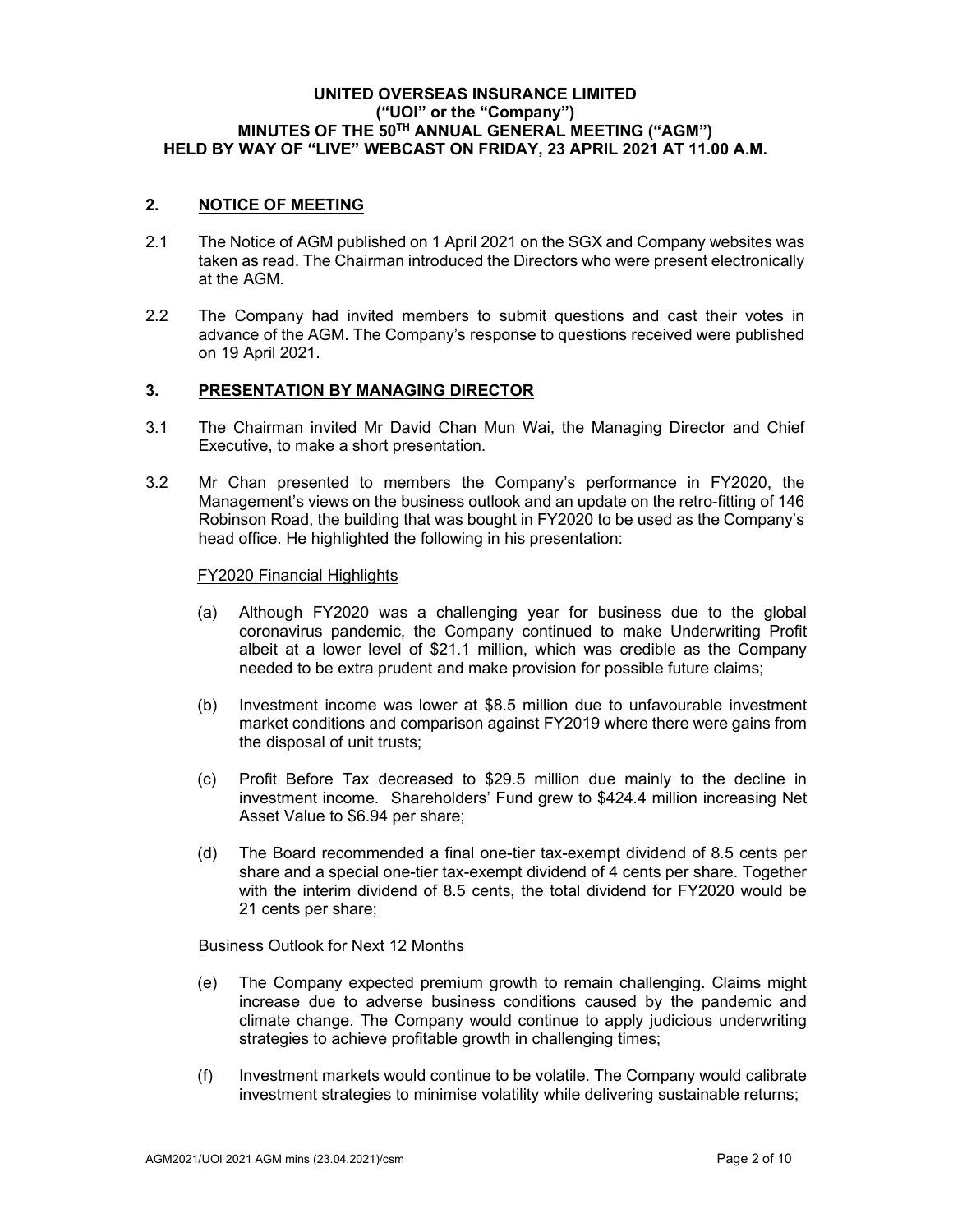### UOI Building at 146 Robinson Road

- (g) The Company planned to name 146 Robinson Road as "UOI Building";
- (h) UOI Building was being retrofitted to provide a safe and conducive environment and to facilitate more automation and digitalisation for businesses. UOI would occupy several floors and aimed to move in in 4Q21. Except for half a floor, all the remaining space had been rented out; and

### Golden Jubilee

(i) The Company would celebrate its Golden Jubilee in FY2021. A commemorative video of the Company was shown. The video gave an insight into the values imparted to the Company by its Founders, Dr Wee Cho Yaw and Mr Hwang Soo Jin who had laid the foundation for the Company to continue its growth into the future.

## 4. AUDITOR'S REPORT

The Auditor's report was taken as read.

### 5. VOTING ON RESOLUTIONS

- 5.1 Shareholders could only vote on the resolutions by appointing the Chairman of the Meeting as their proxy and directing the Chairman of the Meeting on how their votes were to be cast.
- 5.2 The Chairman confirmed that the votes had been cast in accordance with shareholders' directions as stated in their proxy forms. The votes had also been verified by the Company's independent scrutineer, Tricor Evatthouse Corporate Services (Tricor).
- 5.3 The Chairman proceeded to announce the results of the votes.

### 6. ORDINARY RESOLUTION 1 – AUDITED FINANCIAL STATEMENTS, DIRECTORS' STATEMENT AND AUDITOR'S REPORT

6.1 Ordinary Resolution 1 was proposed as follows:

"RESOLVED that the audited Financial Statements, the Directors' Statement and the Auditor's Report for the year ended 31 December 2020, be received."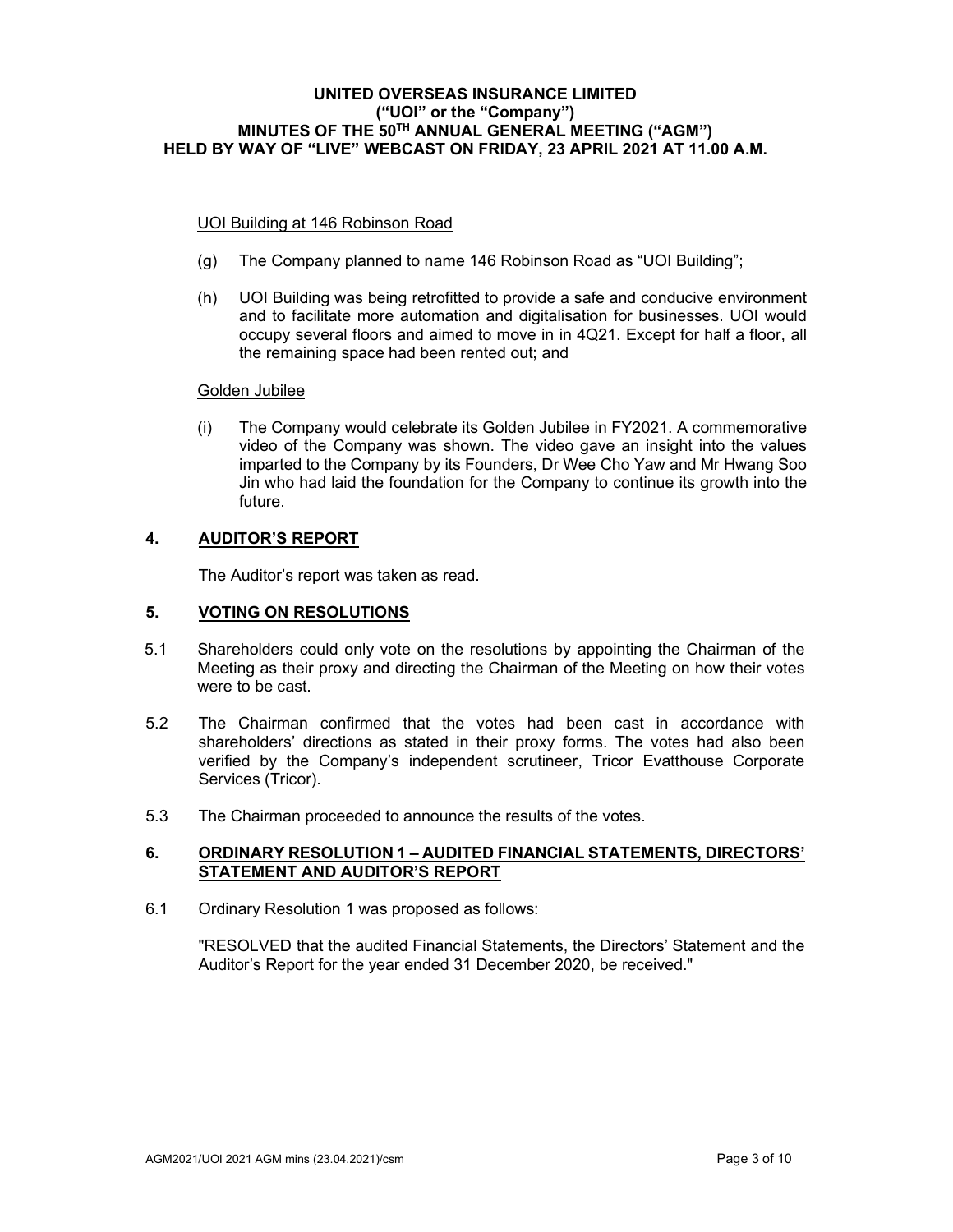### 6.2 Results of the poll:

| <b>ORDINARY</b>                                                                            | <b>FOR</b>    |        | <b>AGAINST</b> | <b>TOTAL</b> |               |
|--------------------------------------------------------------------------------------------|---------------|--------|----------------|--------------|---------------|
| <b>RESOLUTION 1</b>                                                                        | No. of        | $\%$   | No. of         | %            | No. of        |
|                                                                                            | <b>Shares</b> |        | <b>Shares</b>  |              | <b>Shares</b> |
| <b>Audited Financial</b><br>Statements,<br>Directors'<br>Statement and<br>Auditor's Report | 37,574,350    | 100.00 | 0              | 0.00         | 37,574,350    |

6.3 The Chairman declared Ordinary Resolution 1 carried.

## 7. ORDINARY RESOLUTION 2 – FINAL AND SPECIAL DIVIDENDS

7.1 Ordinary Resolution 2 was proposed as follows:

 "RESOLVED that a final one-tier tax-exempt dividend of 8.5 cents per share and a special one-tier tax-exempt dividend of 4 cents per share for financial year 2020 be approved."

7.2 Results of the poll:

| <b>ORDINARY</b>                              | <b>FOR</b>    |        | <b>AGAINST</b> | TOTAL |               |
|----------------------------------------------|---------------|--------|----------------|-------|---------------|
| <b>RESOLUTION 2</b>                          | No. of        | %      | No. of         | %     | No. of        |
|                                              | <b>Shares</b> |        | <b>Shares</b>  |       | <b>Shares</b> |
| <b>Final and Special</b><br><b>Dividends</b> | 37,574,350    | 100.00 |                | 0.00  | 37,574,350    |

7.3 The Chairman declared Ordinary Resolution 2 carried.

## 8. ORDINARY RESOLUTION 3 - DIRECTORS' FEES

8.1 Ordinary Resolution 3 was proposed as follows:

"RESOLVED that a sum of Singapore Dollars Two Hundred Eighty-Four Thousand Seven Hundred and Fifty (S\$284,750) be paid as Directors' Fees for the year 2020 to be divided amongst the Directors as they deem fit."

8.2 Results of the poll:

| <b>ORDINARY</b>     | FOR                     |        | AGAINST                 | <b>TOTAL</b> |                         |
|---------------------|-------------------------|--------|-------------------------|--------------|-------------------------|
| <b>RESOLUTION 3</b> | No. of<br><b>Shares</b> | $\%$   | No. of<br><b>Shares</b> | $\%$         | No. of<br><b>Shares</b> |
| Directors' Fees     | 37,574,350              | 100.00 |                         | 0.00         | 37,574,350              |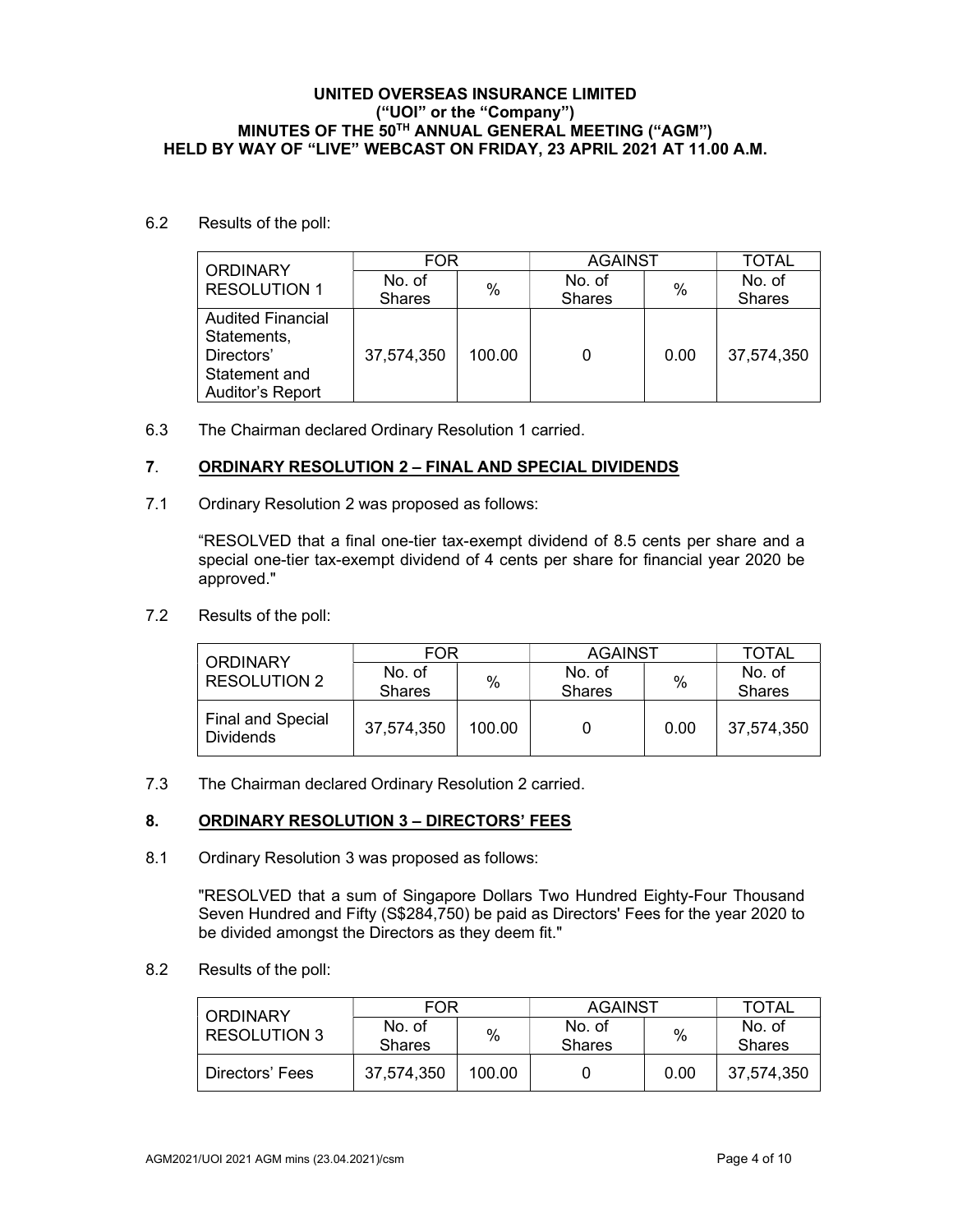8.3 The Chairman declared Ordinary Resolution 3 carried.

## 9. ORDINARY RESOLUTION 4 - AUDITOR AND ITS REMUNERATION

9.1 Ordinary Resolution 4 was proposed as follows:

"RESOLVED that Ernst & Young LLP be reappointed as auditor of the Company until the conclusion of the next Annual General Meeting and that the Directors be authorised to fix its remuneration."

9.2 Results of the poll:

| <b>ORDINARY</b>                 | FOR                     |        | <b>AGAINST</b>          |      | TOTAL                   |
|---------------------------------|-------------------------|--------|-------------------------|------|-------------------------|
| <b>RESOLUTION 4</b>             | No. of<br><b>Shares</b> | $\%$   | No. of<br><b>Shares</b> | %    | No. of<br><b>Shares</b> |
| Auditor and its<br>remuneration | 37,574,350              | 100.00 |                         | 0.00 | 37,574,350              |

9.3 The Chairman declared Ordinary Resolution 4 carried.

### 10. ORDINARY RESOLUTION 5 - RE-ELECTION OF DR WEE CHO YAW

10.1 Ordinary Resolution 5 was proposed as follows:

"RESOLVED that Dr Wee Cho Yaw, retiring by rotation in accordance with the Company's Constitution, be re-elected as a Director of the Company."

10.2 Results of the poll:

| <b>ORDINARY</b>                 | FOR           |        | <b>AGAINST</b> |      | TOTAL         |
|---------------------------------|---------------|--------|----------------|------|---------------|
| <b>RESOLUTION 5</b>             | No. of        | %      | No. of         | $\%$ | No. of        |
|                                 | <b>Shares</b> |        | <b>Shares</b>  |      | <b>Shares</b> |
| Re-election<br>(Dr Wee Cho Yaw) | 37,573,050    | 100.00 | 1,300          | 0.00 | 37,574,350    |

10.3 The Chairman declared Ordinary Resolution 5 carried.

## 11. ORDINARY RESOLUTION 6 – RE-ELECTION OF MR DAVID CHAN MUN WAI

11.1 Ordinary Resolution 6 was proposed as follows:

"RESOLVED that Mr David Chan Mun Wai, retiring by rotation in accordance with the Company's Constitution, be re-elected as a Director of the Company."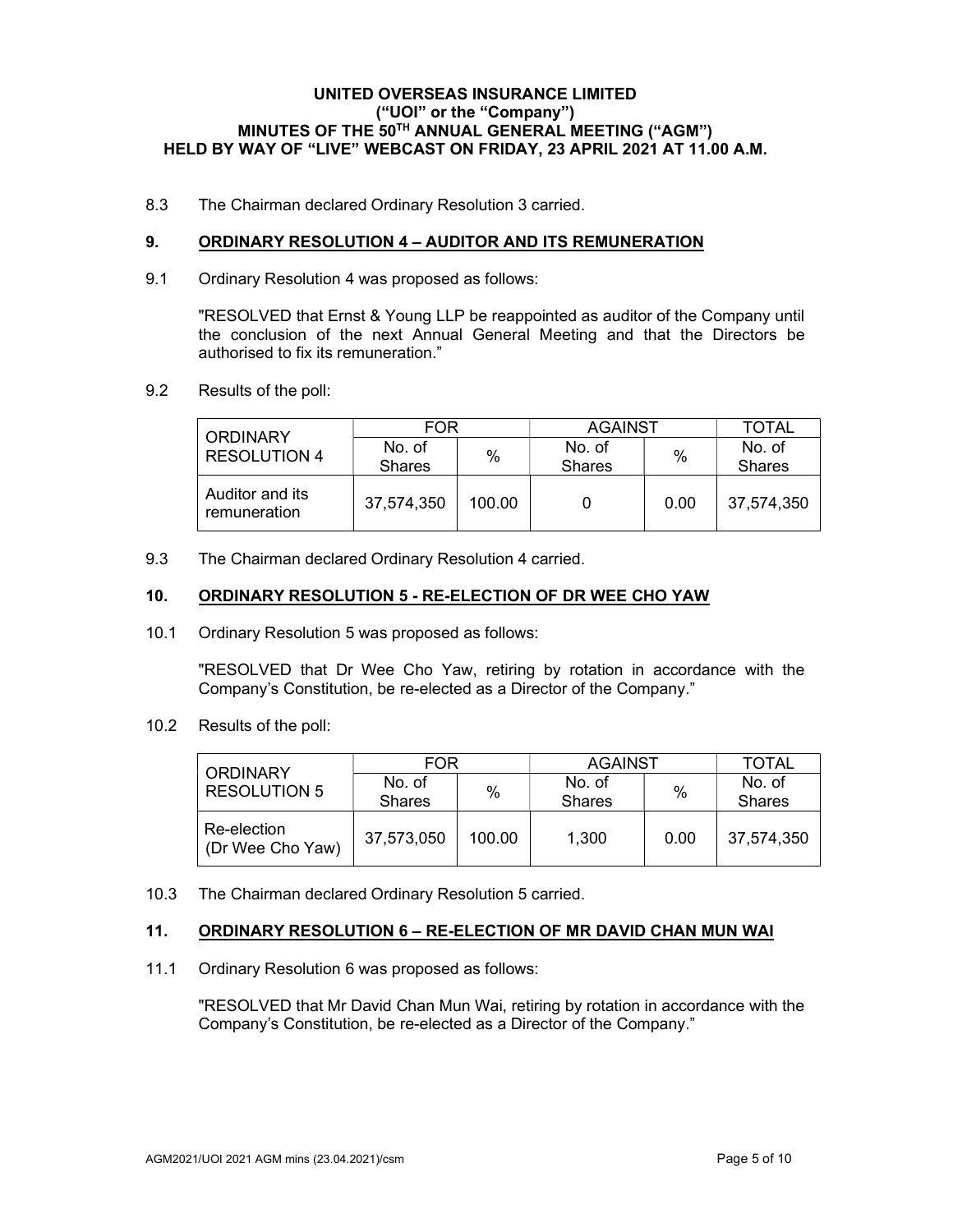11.2 Results of the poll:

| <b>ORDINARY</b>                           | FOR                     |        | <b>AGAINST</b>          | TOTAL |                         |
|-------------------------------------------|-------------------------|--------|-------------------------|-------|-------------------------|
| <b>RESOLUTION 6</b>                       | No. of<br><b>Shares</b> | %      | No. of<br><b>Shares</b> | $\%$  | No. of<br><b>Shares</b> |
| Re-election<br>(Mr David Chan<br>Mun Wai) | 37,574,350              | 100.00 |                         | 0.00  | 37,574,350              |

- 11.3 The Chairman declared Ordinary Resolution 6 carried.
- 12. Ordinary Resolution 7 was for the re-election of Mr Hwang Soo Jin as a director. Ordinary Resolutions 8 and 9 were for his re-election as a director under the two-tier voting protocol where two separate resolutions must be passed in order for him to remain as an independent director for the next three years.

## 13. ORDINARY RESOLUTION 7 - RE-ELECTION OF MR HWANG SOO JIN

13.1 Ordinary Resolution 7 was proposed as follow:

"RESOLVED that Mr Hwang Soo Jin, retiring by rotation in accordance with the Company's Constitution, be re-elected as a Director of the Company."

13.2 Results of the poll:

| <b>ORDINARY</b>                      | FOR                     |        | <b>AGAINST</b>          |      | TOTAL                   |
|--------------------------------------|-------------------------|--------|-------------------------|------|-------------------------|
| <b>RESOLUTION 7</b>                  | No. of<br><b>Shares</b> | %      | No. of<br><b>Shares</b> | $\%$ | No. of<br><b>Shares</b> |
| Re-election<br>(Mr Hwang Soo<br>Jin) | 37,573,050              | 100.00 | 1,300                   | 0.00 | 37,574,350              |

13.3 The Chairman declared Ordinary Resolution 7 carried.

## SPECIAL BUSINESS

### 14. ORDINARY RESOLUTION 8 – MR HWANG SOO JIN'S APPOINTMENT AS AN INDEPENDENT DIRECTOR BY ALL SHAREHOLDERS

14.1 Ordinary Resolution 8 was proposed as follow:

"RESOLVED That for the purposes of Rule 210(5)(d)(iii)(A) of the Listing Manual of the Singapore Exchange Securities Trading Limited (which will take effect from 1 January 2022), and subject to and contingent upon the passing of Resolution 7, and the passing of Resolution 9: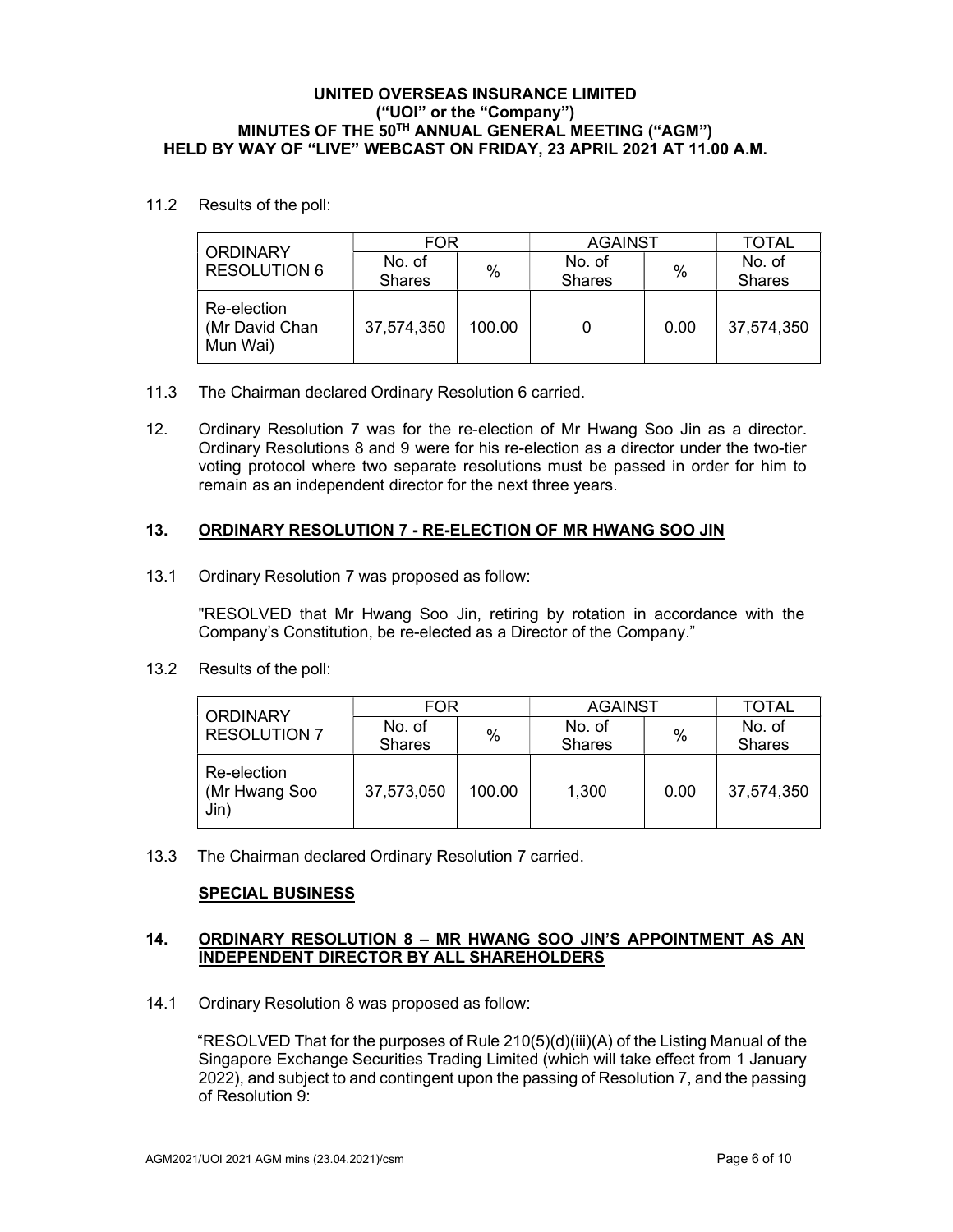- (a) the appointment of Mr Hwang Soo Jin as an independent Director be and is hereby approved; and
- (b) such approval shall continue in force until (i) the retirement or resignation of Mr Hwang Soo Jin as a Director, or (ii) the conclusion of the third Annual General Meeting of the Company following the passing of this Resolution, whichever is the earlier."
- 14.2 Results of the poll:

| <b>ORDINARY</b>                                                                           | <b>FOR</b>    |       | <b>AGAINST</b> | <b>TOTAL</b> |               |
|-------------------------------------------------------------------------------------------|---------------|-------|----------------|--------------|---------------|
| <b>RESOLUTION 8</b>                                                                       | No. of        | %     | No. of         | $\%$         | No. of        |
|                                                                                           | <b>Shares</b> |       | <b>Shares</b>  |              | <b>Shares</b> |
| Mr Hwang Soo<br>Jin's appointment<br>as an independent<br>director by all<br>shareholders | 37,377,500    | 99.48 | 196,850        | 0.52         | 37,574,350    |

14.3 The Chairman declared Ordinary Resolution 8 carried.

### 15. ORDINARY RESOLUTION 9 - MR HWANG SOO JIN'S APPOINTMENT AS AN INDEPENDENT DIRECTOR BY SHAREHOLDERS, EXCLUDING THE DIRECTORS AND THE CHIEF EXECUTIVE OFFICER OF THE COMPANY AND THEIR RESPECTIVE ASSOCIATES

15.1 Ordinary Resolution 9 was proposed as follow:

"RESOLVED That for the purposes of Rule 210(5)(d)(iii)(B) of the Listing Manual of the Singapore Exchange Securities Trading Limited (SGX-ST) (which will take effect from 1 January 2022), and subject to and contingent upon the passing of Resolution 8, and the passing of this Resolution 9 by shareholders excluding the Directors and the chief executive officer of the Company and their respective associates as defined in the Listing Manual of the SGX-ST:

- (a) the appointment of Mr Hwang Soo Jin as an independent Director be and is hereby approved; and
- (b) such approval shall continue in force until (i) the retirement or resignation of Mr Hwang Soo Jin as a Director, or (ii) the conclusion of the third Annual General Meeting of the Company following the passing of this Resolution, whichever is the earlier."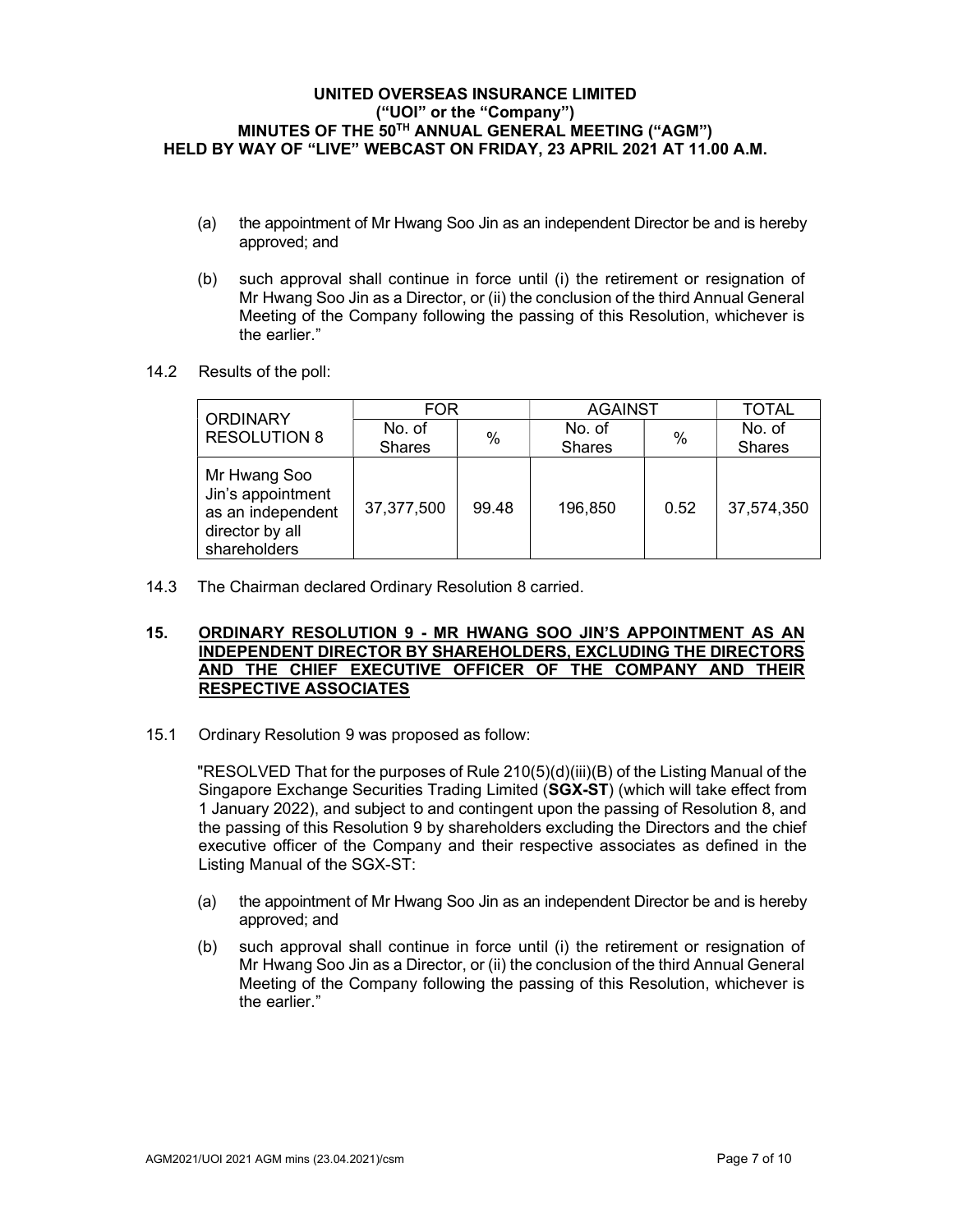15.2 Details of parties who are required to abstain from voting in respect of Ordinary Resolution 9:

| <b>Name</b>        | <b>No of Shares</b> |
|--------------------|---------------------|
| Wee Cho Yaw        | 38,100              |
| David Chan Mun Wai | 21,000              |
| Hwang Soo Jin      | 100,000             |
| Ho Yew Kee         | 1,000               |
| Chng Hwee Hong     | 100                 |
| <b>TOTAL</b>       | 160,200             |

15.3 Results of the poll:

| <b>ORDINARY</b><br><b>RESOLUTION 9</b>                                                                                                                                                                             | <b>FOR</b>    |       | <b>AGAINST</b> |      | <b>TOTAL</b>  |
|--------------------------------------------------------------------------------------------------------------------------------------------------------------------------------------------------------------------|---------------|-------|----------------|------|---------------|
|                                                                                                                                                                                                                    | No. of        | %     | No. of         | $\%$ | No. of        |
|                                                                                                                                                                                                                    | <b>Shares</b> |       | <b>Shares</b>  |      | <b>Shares</b> |
| Mr Hwang Soo<br>Jin's appointment<br>as an independent<br>director by<br>shareholders,<br>excluding the<br>Directors and the<br>chief executive<br>officer of the<br>Company and their<br>respective<br>associates | 37,217,300    | 99.47 | 196,850        | 0.53 | 37,414,150    |

15.4 The Chairman declared Ordinary Resolution 9 carried.

## 16. ORDINARY RESOLUTION 10 – AUTHORITY TO ISSUE ORDINARY SHARES

16.1 Ordinary Resolution 10 was proposed as follows:

"RESOLVED that Ordinary Resolution 10 as set out in the Notice of AGM be approved."

Resolution 10 is reproduced below.

"THAT authority be and is hereby given to the Directors to:

- (a) (i) issue ordinary shares in the capital of the Company (Shares) whether by way of rights, bonus or otherwise; and/or
	- (ii) make or grant offers, agreements or options (collectively, Instruments) that might or would require Shares to be issued, including but not limited to the creation and issue of (as well as adjustments to) warrants, debentures or other instruments convertible into Shares,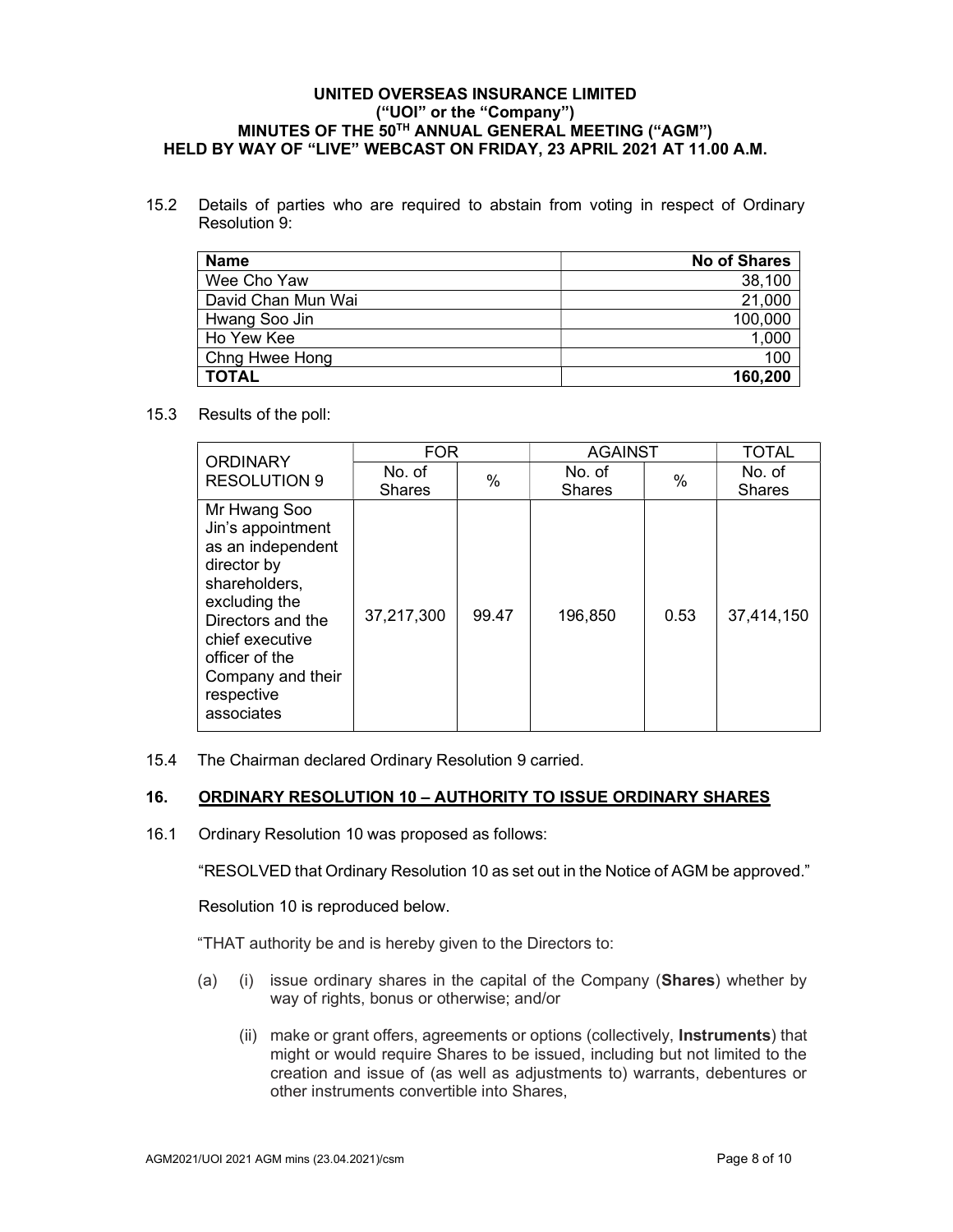at any time and upon such terms and conditions and for such purposes and to such persons as the Directors may in their absolute discretion deem fit; and

(b) issue Shares in pursuance of any Instrument made or granted by the Directors while this Resolution was in force, notwithstanding that the authority conferred by this Resolution may have ceased to be in force,

provided that:

- (1) the aggregate number of Shares to be issued pursuant to this Resolution (including Shares to be issued in pursuance of Instruments made or granted pursuant to this Resolution) does not exceed 50 per cent of the total number of issued Shares, excluding treasury shares and subsidiary holdings (as calculated in accordance with paragraph (2) below), of which the aggregate number of Shares to be issued other than on a *pro-rata* basis to shareholders of the Company (including Shares to be issued in pursuance of Instruments made or granted pursuant to this Resolution) shall be less than 10 per cent of the total number of issued Shares, excluding treasury shares and subsidiary holdings (as calculated in accordance with paragraph (2) below);
- (2) (subject to such manner of calculation and adjustment as may be prescribed by the Singapore Exchange Securities Trading Limited (SGX-ST)) for the purpose of determining the aggregate number of Shares that may be issued under paragraph (1) above, the percentage of issued Shares shall be based on the total number of issued Shares, excluding treasury shares and subsidiary holdings, at the time this Resolution is passed, after adjusting for:
	- (i) new Shares arising from the conversion or exercise of any convertible securities or share options or vesting of share awards which are outstanding or subsisting at the time this Resolution is passed; and
	- (ii) any subsequent bonus issue, consolidation or subdivision of Shares;
- (3) in exercising the authority conferred by this Resolution, the Company shall comply with the provisions of the Listing Manual of SGX-ST for the time being in force (unless such compliance has been waived by the SGX-ST) and the Constitution for the time being of the Company; and
- (4) (unless revoked or varied by the Company in general meeting) the authority conferred by this Resolution shall continue in force until the conclusion of the next AGM of the Company or the date by which the next AGM of the Company is required by law to be held, whichever is the earlier."

In this Resolution 10, "**subsidiary holdings**" shall have the meaning ascribed to it in the Listing Manual of the SGX-ST.

 Ordinary Resolution 10 is to authorise the directors to issue ordinary shares of up to 50 per cent of the Company's total number of issued shares (excluding treasury shares